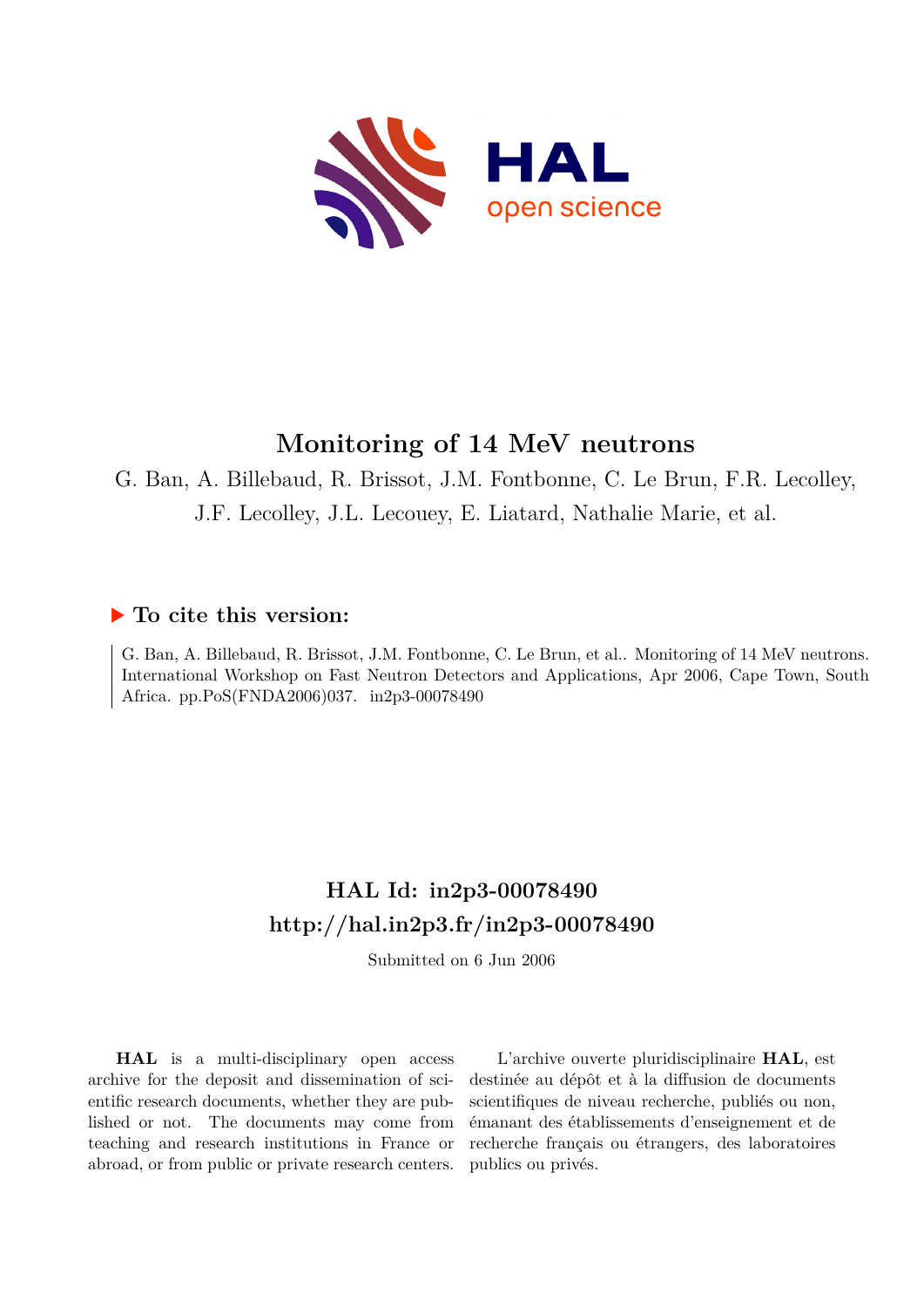### **MONITORING OF 14 MeV NEUTRONS**

### **G. Ban <sup>1</sup> , A. Billebaud <sup>2</sup> , R. Brissot <sup>2</sup> , J.M. Fontbonne <sup>1</sup> , C. Le Brun <sup>2</sup> , F.R. Lecolley <sup>1</sup> , J.F. Lecolley <sup>1</sup> , J.L. Lecouey <sup>1</sup> , E. Liatard <sup>2</sup> , N. Marie <sup>1</sup> and J.C. Steckmeyer <sup>1</sup> \***

*1 Laboratoire de Physique Corpusculaire, IN2P3/CNRS, ENSICAEN, UCBN, 14050 Caen Cedex 04, France 2 Laboratoire de Physique Subatomique et de Cosmologie, IN2P3/CNRS, UJF, INPG, 38026 Grenoble Cedex, France E-mail:* Jean-Claude.Steckmeyer@lpccaen.in2p3.fr

Long-lived fission products and minor actinides produced in nuclear power plants are the most radiotoxic nuclear wastes. They can be transmuted into stable nuclei or into nuclei with shorter lifetime thanks to the so-called Accelerator Driven Systems (ADS), consisting of the coupling of an intense high energy proton beam, a spallation target and a sub-critical reactor core. For safety reasons, an on-line and robust measurement of the reactivity during loading and power operation is mandatory. The investigation of the relationship between the current of the accelerator and the power level (or neutron flux) of the reactor appears to be powerful, any change in reactivity being accessible through the measurement of the current and the flux. Such a relationship will be studied in an experiment to be performed at the YALINA facility (JIPNR Sosny - Belarus) in the framework of the EUROTRANS IP ( $6<sup>th</sup>$  FP). At this installation, 14 MeV neutrons are produced in  $T(d,n)^4$ He reactions by a deuteron beam impinging on a TiT target. Due to the tritium consumption over time, the intensity of the deuteron beam cannot be used for the monitoring of the neutron beam. The source neutron yield itself has to be accessed. This contribution describes the performance of a three-element silicon telescope dedicated to the detection of recoil protons produced in reactions induced by 14 MeV neutrons.

*International Workshop on Fast Neutron Detectors University of Cape Town, South Africa April 3 – 6, 2006*

\* Speaker

1

Copyright owned by the author(s) under the terms of the Creative Commons Attribution-NonCommercial-ShareAlike Licence. http://pos.sissa.it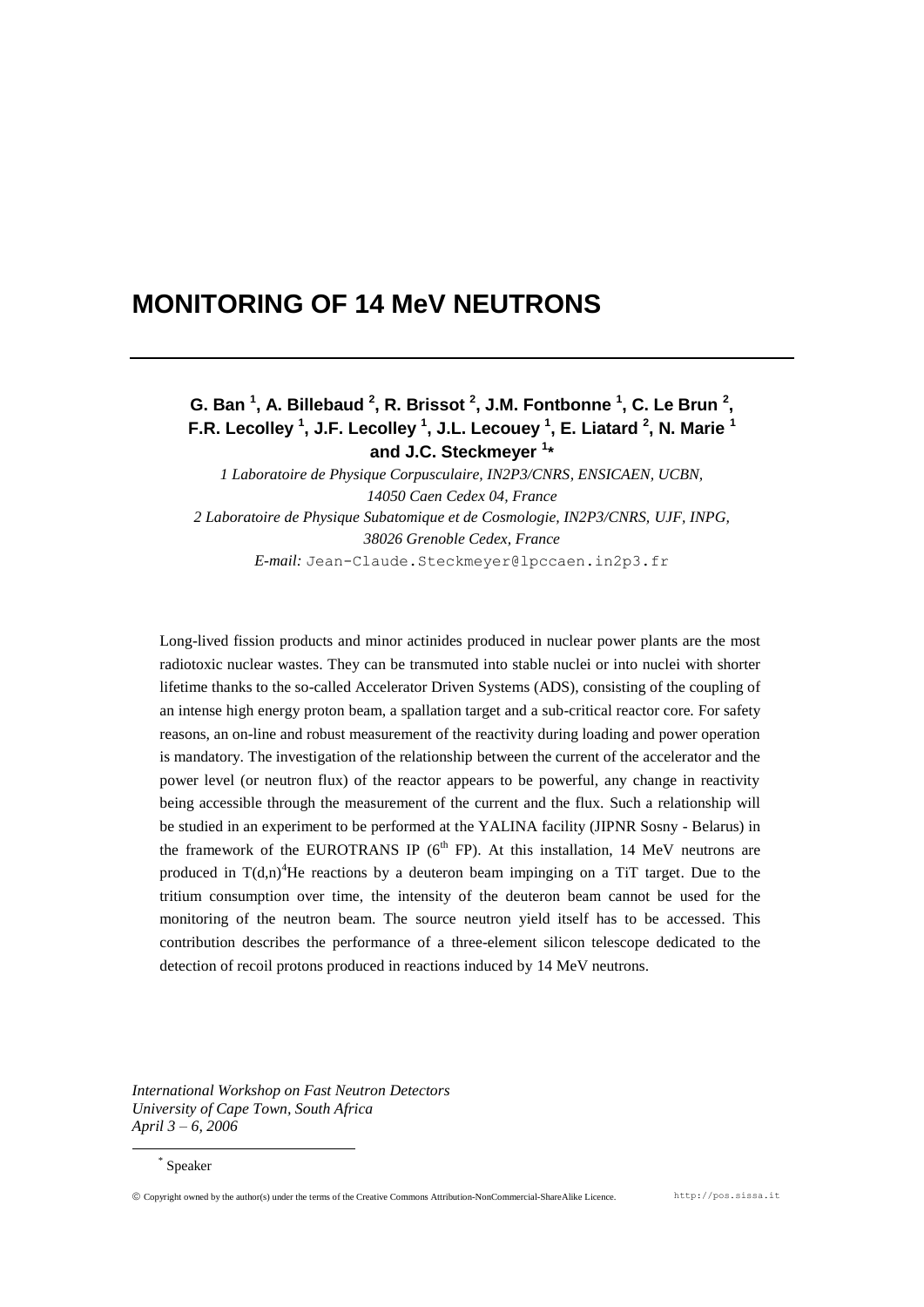#### **1. Introduction**

Studies devoted to the radioactive waste management plan to incinerate the most radiotoxic of them, i.e. minor actinides and long lived fission products. These radioactive wastes can be transmuted in two ways: either as a new fuel in the next generation power plants or in dedicated facilities like the Accelerator Driven Systems (ADS) which consist of the coupling of an intense high energy proton beam, a spallation target and a sub-critical reactor core. For safety reasons, in the latter case, the core reactivity  $\rho$  should be known and checked at any time.

In the framework of the I.P. EUROTRANS  $(6<sup>th</sup> FP)$ , an experimental program (DM2) ECATS) is dedicated to improving the knowledge about the dynamic behaviour of an ADS and to validating the simulation procedures. In particular, experimental techniques aiming at monitoring a sub-critical assembly have to be developed. For that purpose, the relationship between the accelerator current and the core power should be investigated. Part of this program is being envisaged at the YALINA facility (JIPNR Sosny - Belarus).

The reactivity  $\rho$  of a sub-critical assembly can be expressed as follows:

$$
- \rho = C \phi^* \frac{S}{R}
$$

In this equation,  $\phi^*$  is the importance of the neutron source which accounts for a lower fission probability for spallation neutrons than for fission neutrons, *S* the number of source neutrons per second and R the counting rate of a detector such as a  ${}^{3}$ He proportional counter or a fission chamber located in the assembly. *C* is a constant previously calibrated in a well defined  $\rho$  configuration. A monitoring over time of the reactivity  $\rho$  requires the knowledge of both *S* and *R* quantities throughout the duration of the experiment.

At the YALINA facility [1], a deuteron beam impinges on a TiT target. Due to the consumption of T over time, the beam intensity measurement is of no use for evaluating *S* . Instead, the neutron flux produced in the  $T(d,n)^4$ He reactions has to be determined. This paper deals with the measurement of 14 MeV neutrons by detecting recoil protons with a three element telescope located at 0° with respect to the deuteron beam.

#### **2. Experimental conditions**

#### **2.1. Setup**

The measurements were performed at the PEREN installation of LPSC in Grenoble [2]. A deuteron accelerator (GENEPI) similar to the one used in the MUSE experiment [3] delivers  ${}^{2}H^{+}$  ions at 140-240 keV of energy. The ion beam impinges on a TiT target located in a high purity lead assembly, usually used as a time slowing down spectrometer of dimensions 1.6 x 1.6  $x$  1.6 m<sup>3</sup>. The target is centered in the plane crosswise the beam axis and off-centered by 20 cm along the beam axis. The frequency of the pulsed deuteron beam may be varied between 10 Hz and 5 kHz. The width of each pulse is of the order of 1µs.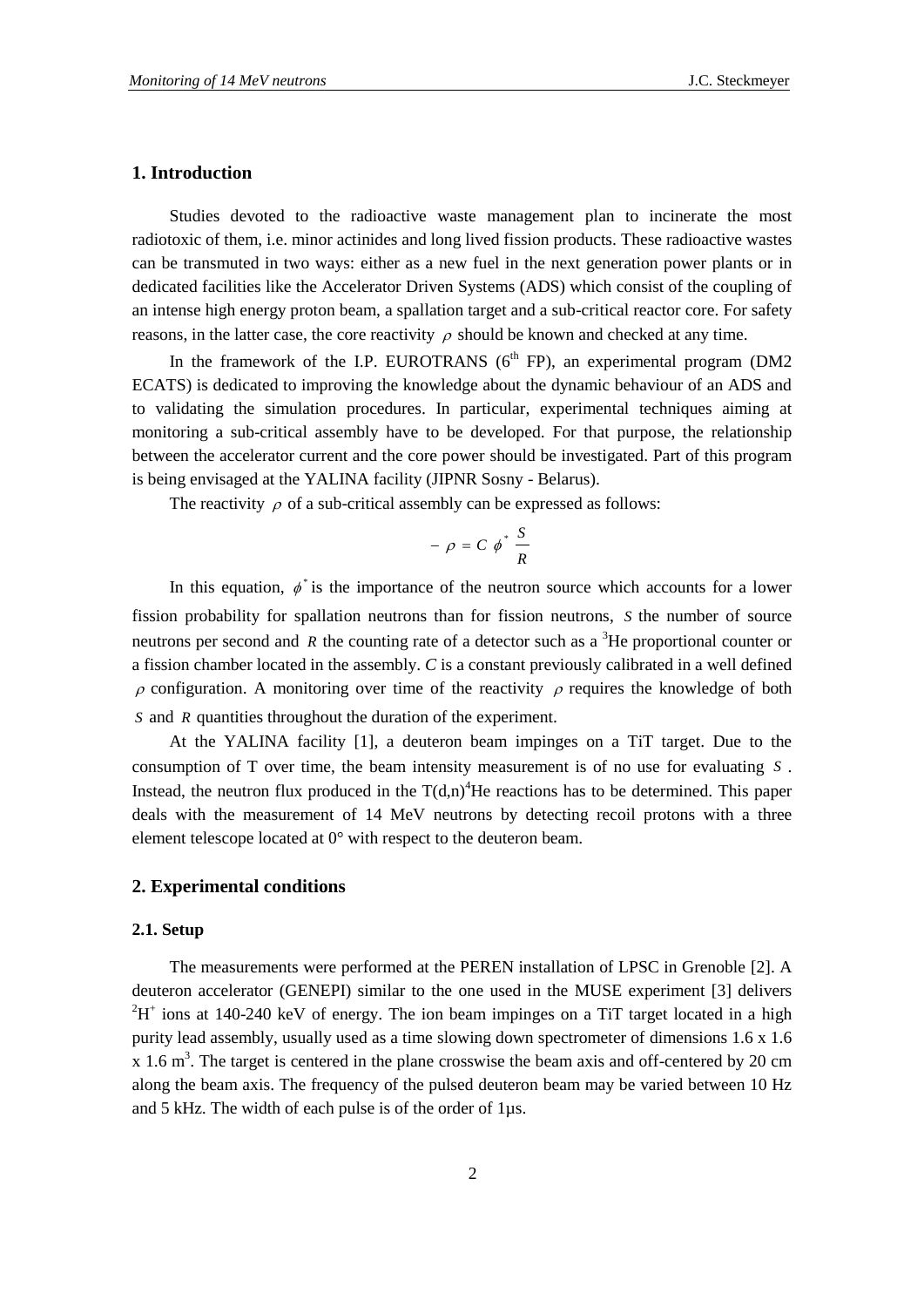Monitoring of the neutron beam is ensured by the detection of alpha particles created in the T(d,n) $\alpha$  reaction. For that purpose, a silicon detector, 10x10 mm<sup>2</sup> covered by a collimator  $\phi$ =3.2 mm and a 5 µm aluminium foil (to reduce low energy electron background), is installed upstream from the TiT target inside the beam guide. Taking advantage of the isotropic emission in the center of mass of the reaction, the absolute number of neutrons per pulse is deduced from the counting rate of the silicon detector after correction for the geometrical efficiency. Typically 10<sup>5</sup> neutrons are produced per pulse of the deuteron beam.

The neutrons produced in the TiT target can be detected without any interaction in the lead block thanks to a  $10x10$  cm<sup>2</sup> channel opened at zero degree. They interact with a converter made of polyethylene. The protons created by elastic scattering are then detected in a silicon telescope consisting of three elements:  $300 \mu m$ ,  $300 \mu m$  and 4 mm thick, respectively, with an area of  $5x5$  cm<sup>2</sup>. Some measurements were also performed with a 500  $\mu$ m thick silicon detector instead of the 4 mm. The range of 14 MeV protons (maximum recoil energy) is 1.28 mm in silicon material. The converter and the three detectors were arranged in a compact setup (the average gap between two elements was about 7 mm) and placed in a metallic box providing a light shielding. The box was located at different distances downstream from the TiT target (see Fig. 1), outside of the lead block. The lead block is of no use in these measurements.



Figure 1: Experiment set-up.

#### **2.2. Electronics and acquisition**

Each silicon detector signal is split after the preamplifier in a timing filter amplifier and in a spectroscopy amplifier. The fast signals are transformed into NIM logic pulses via constant fraction discriminators, allowing noise rejection and event selection.

The data acquisition is performed by an analog-to-digital converter card developed at the LPSC for a VME crate piloted by a dedicated software on a SUN workstation. This card allows both the energy and time marking of 8 independent inputs. Each analog-digital converter input is triggered by its own logical input. This latter trigs the storage of the time value of a 42 bit time counter fed by a 40 MHz clock and of the 13 bit digitized energy for each event. Data processing, time, energy and coincidence spectra can be performed both on and off-line. A hardware coincidence was also performed with the silicon logical outputs and displayed on a scaler.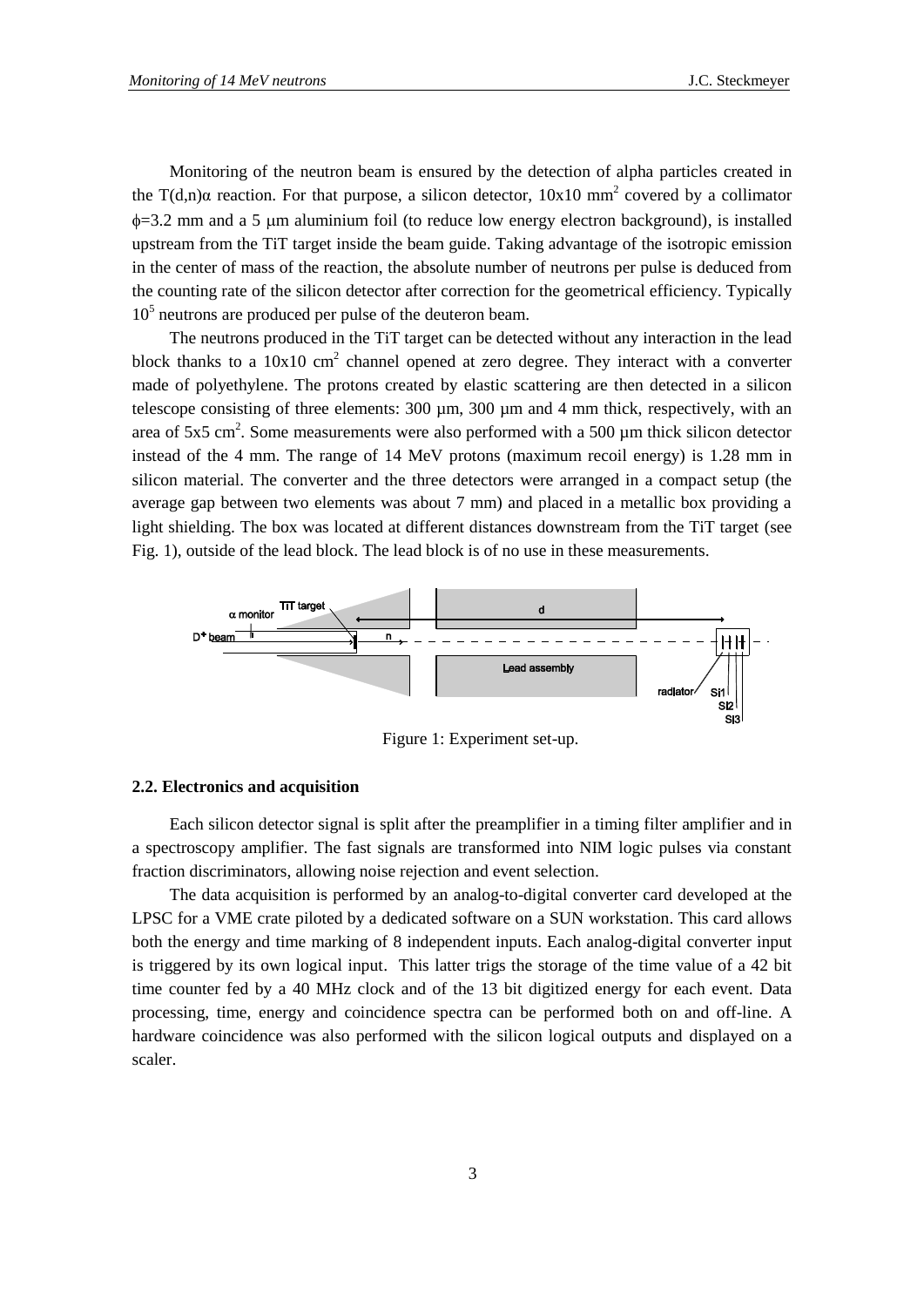#### **3. Measurements**

#### **3.1. Measurements performed as a function of the target-telescope distance**

The box containing the converter and the silicon detectors was placed at different distances *d* downstream from the target: 109, 170 and 240 cm. For the two extreme positions, measurements were also performed without converter.

In Fig. 2, top row, the energy spectra of each silicon detector are shown when recorded with a single trigger condition (solid lines) and when a triple coincidence is required (dashed area). The coincident spectra are shown again in the bottom row. The requirement of a triple coincidence cleans up the energy spectra. On each detector, an energy threshold of 1-1.5 MeV is clearly seen in the single trigger spectra, due to the tuning of the discriminator units.

The spectra shown in Fig. 2 were recorded when the telescope was located at a distance of 240 cm from the TiT target. Similar spectra recorded at shorter distances show an increase of high-energy events. These events are due to pile up which is expected to increase when the distance between the TiT target and the telescope decreases.



Figure 2: Raw energy spectra in the three silicon detectors: single spectra (solid lines in the top row) and coincident spectra (bottom row and hatched areas in the top row). The number of counts in the upper right histogram has been divided by a factor 10.

Simulations were performed with the MCNPX code version 2.5. [4]. In Fig. 3, the raw coincident spectra shown in Fig. 2 (bottom row) and the results of the simulations have been superimposed in such a way that their shapes coincide. The implicit calibration performed in this way, on both single and coincident spectra for all measurements, agrees well with a rough energy calibration carried out with a radioactive source emitting alpha particles of 5.5 MeV energy.

In the coincident spectra of silicon 1 and 2, a clear threshold, due to physics and not to electronics or detection, is evidenced at 2 MeV. After setting the discriminator thresholds of detectors 1 and 2 at an appropriate level, the counting rate of the logical triple coincidence signal will allow for a relative on-line monitoring of the recoil proton number. As for the threshold of 1-1.5 MeV in the third silicon, it is due to the discriminator threshold. In this detector, the energy spectrum should start at 0 MeV as simulations do. For the sake of comparison, a threshold of 1.5 MeV was introduced in the simulations.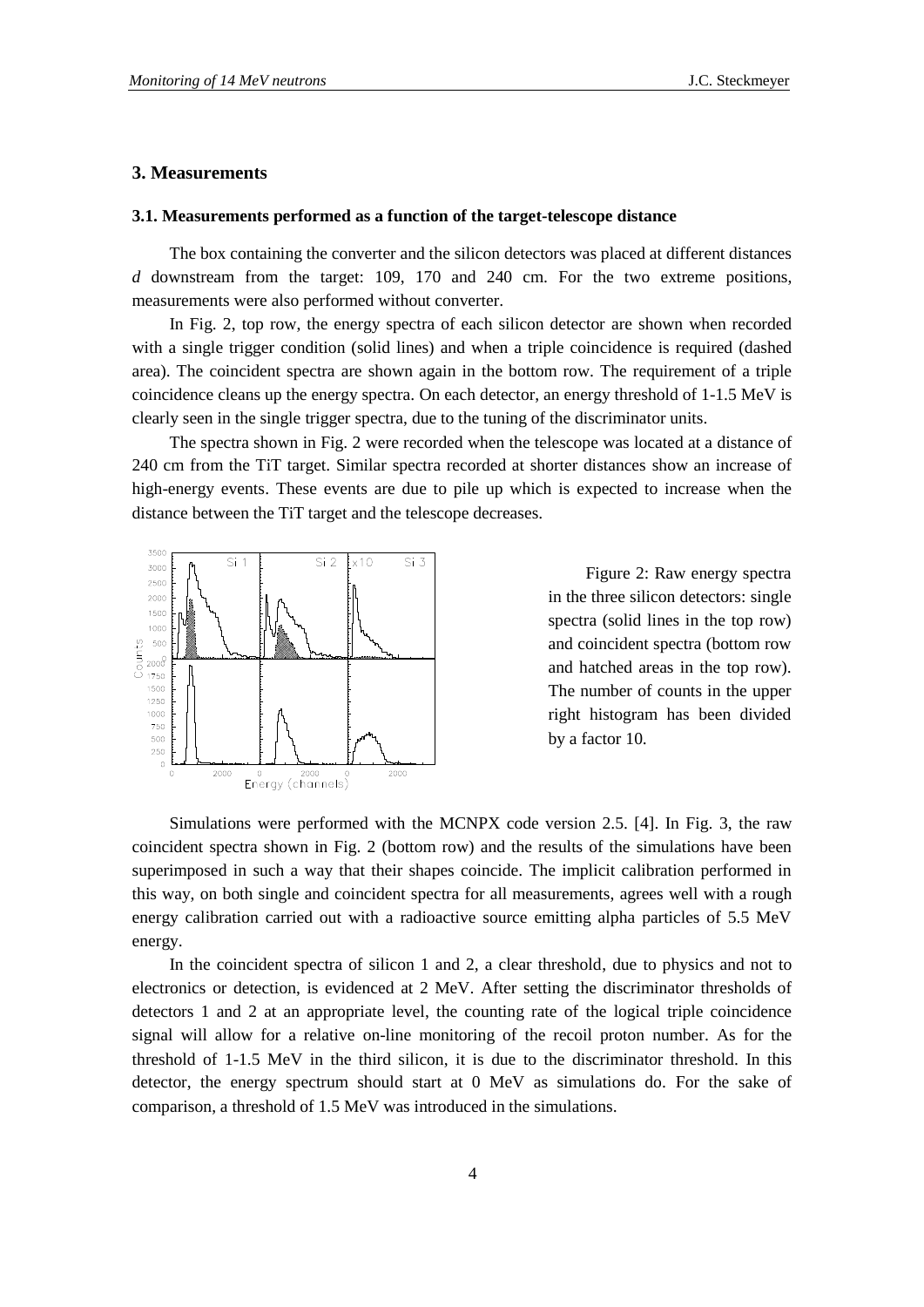

Figure 3: Measured (dashed lines) and simulated (solid lines) energy spectra of recoil protons in the silicon detectors.

In Table 1, the measured number of protons produced per source neutron is given as a function of the distance of the telescope with respect to the TiT target. Also shown in this table are the values obtained with the MCNPX simulations. The discrepancy between measurements and calculations is less than 15%.

| Distance d                                                             | 109 cm | $109 \text{ cm}$ <sup>(*)</sup> 170 cm |                               | $1240 \text{ cm}$                                         |
|------------------------------------------------------------------------|--------|----------------------------------------|-------------------------------|-----------------------------------------------------------|
| <b>Measurements</b>                                                    |        | $1.31\ 10^{-7}$   $1.39\ 10^{-7}$      |                               | $\frac{1}{2}$ 5.26 10 <sup>-8</sup> 2.19 10 <sup>-8</sup> |
| MCNPX simulations $\sqrt{1.14 \cdot 10^{-7} \cdot 1.24 \cdot 10^{-7}}$ |        |                                        | $1.80 10^{-8}$ $2.47 10^{-8}$ |                                                           |

(\*) measurement performed with the 500 µm thick Si instead of the 4 mm thick as last detector

Table 1: Measured and simulated yield of protons per source neutron. Typical uncertainties are +/- 6 % for the measurements.

#### **3.2. Measurements performed as a function of the converter thickness**

In order to optimize the production of recoiling protons, measurements with various thicknesses of the neutron converter were performed. Indeed, protons created at the beginning of a thick converter would be stopped inside it, while a too thin converter would result in a lower yield of protons. CH<sub>2</sub> converters of different thickness were tested. Results of measurements and simulations are displayed in Fig. 4. Experimental results are shown as open squares. The dashed line represents the results of simulations with no energy threshold associated with the Si3 detector. When a 1.5 MeV threshold is applied, the total number of coincidences is lowered by less than 10 %. Both experiment and simulation show that the value of the converter thickness should be larger than 1 mm to optimize the yield of recoil protons.